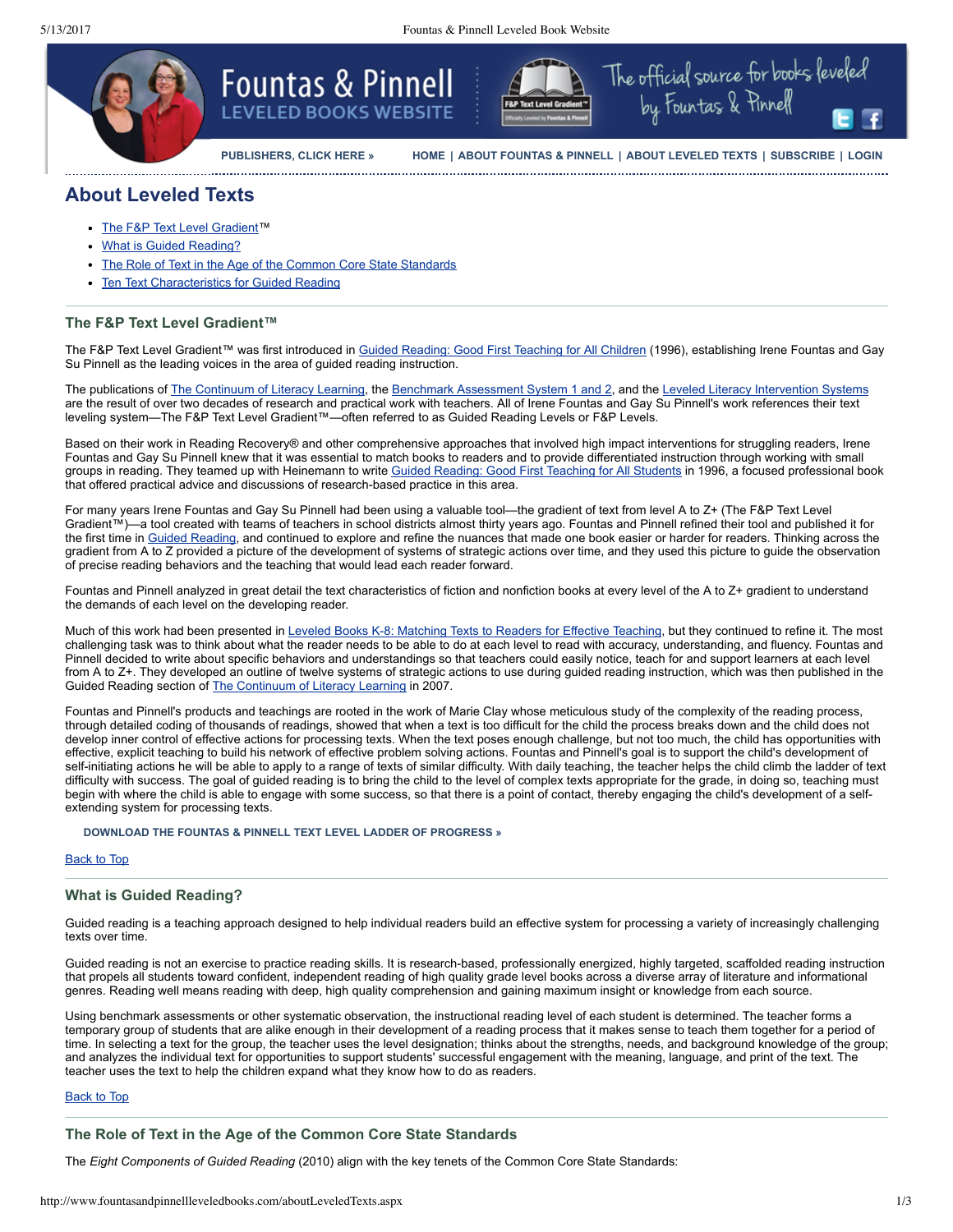#### 5/13/2017 Fountas & Pinnell Leveled Book Website

- 1. Complex, high level reading comprehension is the goal of guided reading instruction.
- 2. Guided reading centers on a sequence of high quality texts that support individual progress on a scale of spiraling text difficulty.
- 3. Guided reading lessons increase the volume of independent reading that students do; the goal always is confident, capable independent readers.
	- 4. Guided reading provides explicit instruction in accurate, fluent reading.
	- 5. Guiding reading lessons provide daily opportunities to expand academic vocabulary through reading, writing, conversation, and explicit instruction.
- 6. Guided reading lessons include teaching that expands students' ability to apply the concepts of print, phonological awareness, access to rich vocabulary, and accurate, fluent reading to the processing of print.
- 7. Guided reading lessons invite students to write about reading.
- 8. Guided reading lessons create engagement in and motivation for reading.

In addition, an important key feature of the Common Core State Standards is to provide students with a grade-by-grade staircase of increasing text complexity and steady growth of comprehension.

Fountas and Pinnell's work is rooted in the work of Marie Clay whose meticulous study of the complexity of the reading process, through detailed coding of thousands of readings, showed that when a text is too difficult for the child the process breaks down and the child does not develop inner control of effective actions for processing texts.

Fountas and Pinnell's goal is to support the child's development of self-initiating actions he will be able to apply to a range of texts of similar difficulty. With daily teaching, the teacher helps the child climb the ladder of text difficulty with success. When the text poses enough challenge, but not too much, the child has opportunities with effective, explicit teaching to build his network of effective problem solving actions.

There are several approaches to determining the level of complexity of a text. Lexile takes one approach by measuring text complexity with a computer algorithm that measures sentence length, syllables, and word frequency. Fountas and Pinnell take a different approach to determining text difficulty, which includes the length of sentences, length of words, and complexity of letter-sound patterns, and many other characteristics. The levels in the F&P Text Level Gradient™ are based on ten text factors named in several of the Fountas & Pinnell books. The F&P Text Level Gradient™ evaluates: Genre/Form, Text Structure, Content, Themes and Ideas, Language and Literary, Features, Sentence Complexity, Vocabulary, Words, Illustrations, and Book and Print Features. A student might very well be able to decode texts at several levels higher and so, measured without comprehension assessment, it may look like he is meeting a standard.

### Back to Top

## <span id="page-1-0"></span>**Ten Text Characteristics for Guided Reading**

- 1. **Genre/Form:** Genre is the type of text and refers to a system by which fiction and nonfiction texts are classified. Form is the format in which a genre may be presented. Forms and genres have characteristic features.
- 2. **Text Structure:** Structure is the way the text is organized and presented. The structure of most fiction and biographical texts is narrative, arranged primarily in chronological sequence. Factual texts are organized categorically or topically and may have sections with headings. Writers of factual texts use several underlying structural patterns to provide information to readers. The most important are description; chronological sequence; comparison and contrast; cause and effect; and problem and solution. The presence of these structures, especially in combination, can increase the challenge for readers.
- 3. Content: Content refers to the subject matter of the text-the concepts that are important to understand. In fiction, content may be related to the setting or to the kinds of problems characters have. In factual texts, content refers to the topic of focus. Content is considered in relation to the prior experience of readers.
- 4. **Themes and Ideas:** These are big ideas that are communicated by the writer. Ideas may be concrete and accessible or complex and abstract. A text may have multiple themes or a main theme and several supporting themes.
- 5. **Language and Literary Features:** Written language is qualitatively different from spoken language. Fiction writers use dialogue, figurative language, and other kinds of literary structures such as character, setting, and plot. Factual writers use description and technical language. In hybrid texts you may find a wide range of literary language.
- 6. **Sentence Complexity:** Meaning is mapped onto the syntax of language. Texts with simpler, more natural sentences are easier to process. Sentences with embedded and conjoined clauses make a text more difficult.
- 7. **Vocabulary:** Vocabulary refers to words and their meanings. The more known vocabulary words in a text, the easier a text will be. The individual's reading and vocabulary refer to words that she understands.
- 8. **Words:** This category refers to recognizing and solving the printed words in the text. The challenge in a text partly depends on the number and the difficulty of the words that the reader must solve by recognizing them or decoding them. Having a great many of the same high-frequency words makes a text more accessible to readers.
- 9. **Illustrations:** Drawings, paintings, or photographs accompany the text and add meaning and enjoyment. In factual texts, illustrations also include graphics that provide a great deal of information that readers must integrate with the text. Illustrations are an integral part of a high quality text. Increasingly, fiction texts include a range of graphics, including labels, heading, subheadings, sidebars, photos and legends, charts and graphs. After grade one, texts may include graphic texts that communicate information or a story in a sequence of pictures and words.
- 10. **Book and Print Features:** Book and print features are the physical aspects of the textwhat readers cope with in terms of length, size, and layout. Book and print features also include tools like the table of contents, glossary, pronunciation guides, indexes, sidebars, and a variety of graphic features in graphic texts that communicate how the text is read.

I.C. Fountas and G.S. Pinnell. 2011. The Continuum of Literacy Learning, Grades PreK-8, Portsmouth, NH: Heinemann.

Back to Top